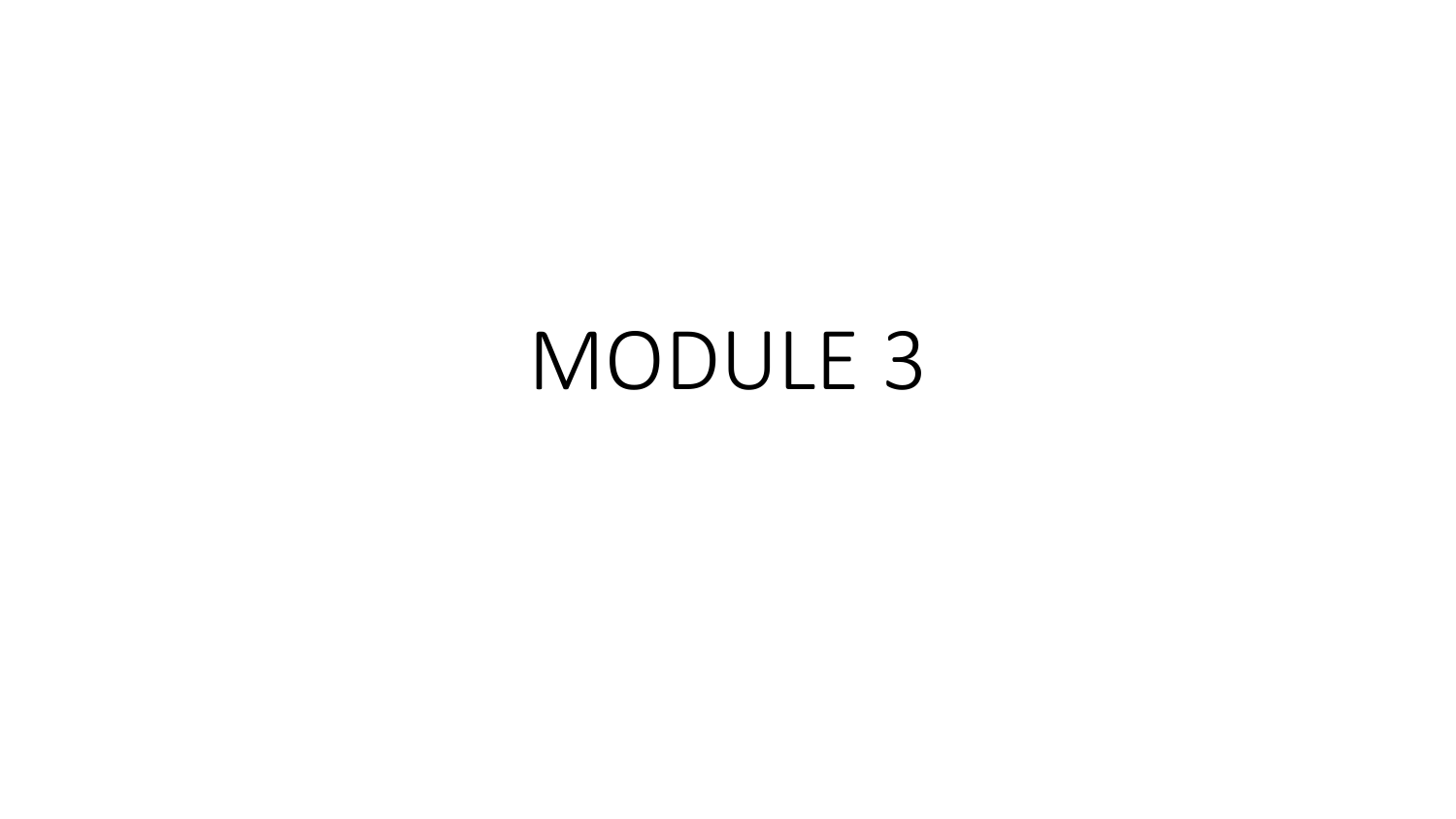#### Feed-back loop

Feedback Control System

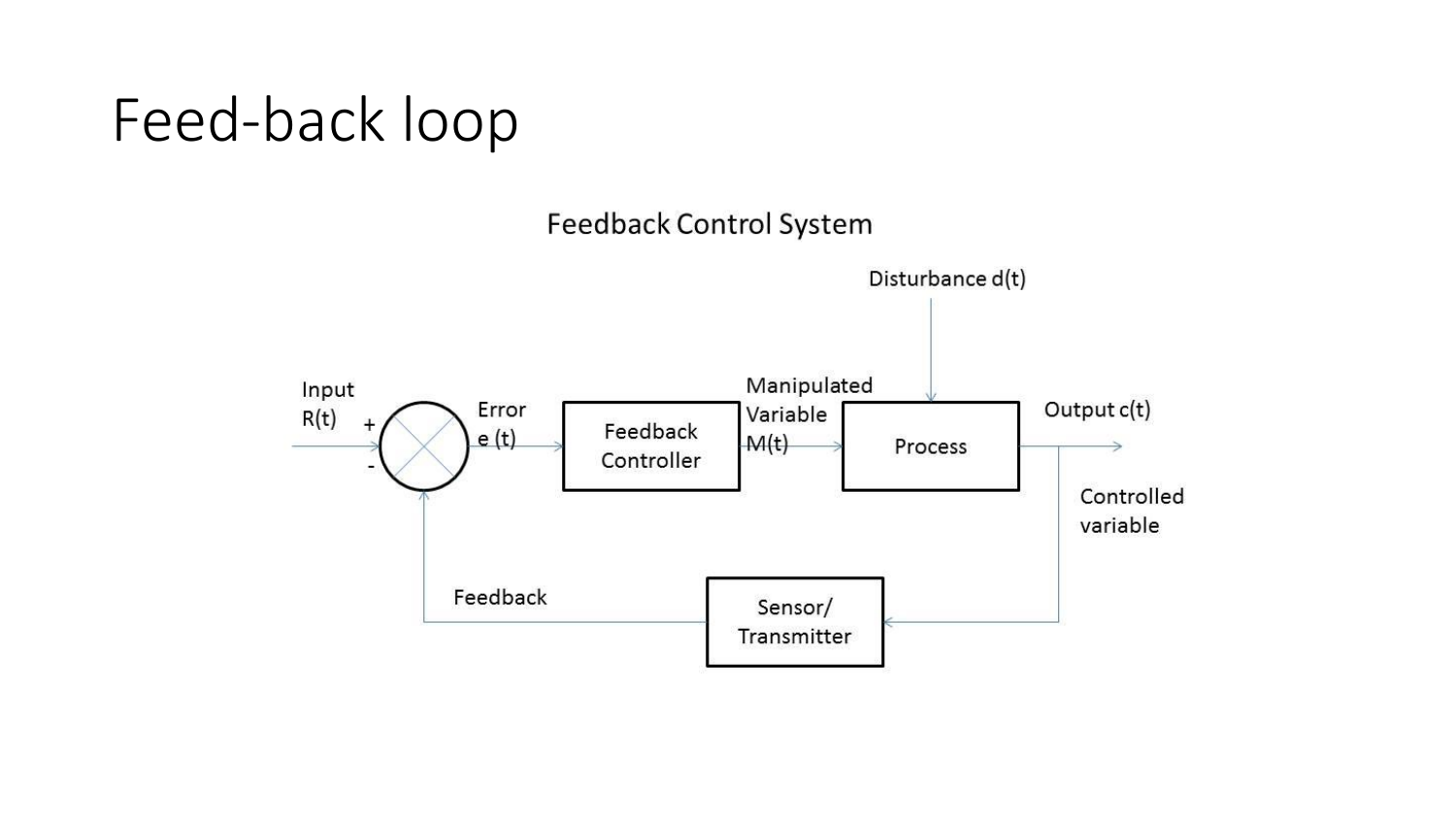## Transfer function

- Introduction and derivation of 1<sup>st</sup> and 2<sup>nd</sup> order transfer function
- Laplace transformation for different for forcing function step, ramp etc
- Zero & poles of transfer function
- Stability analysis from pole values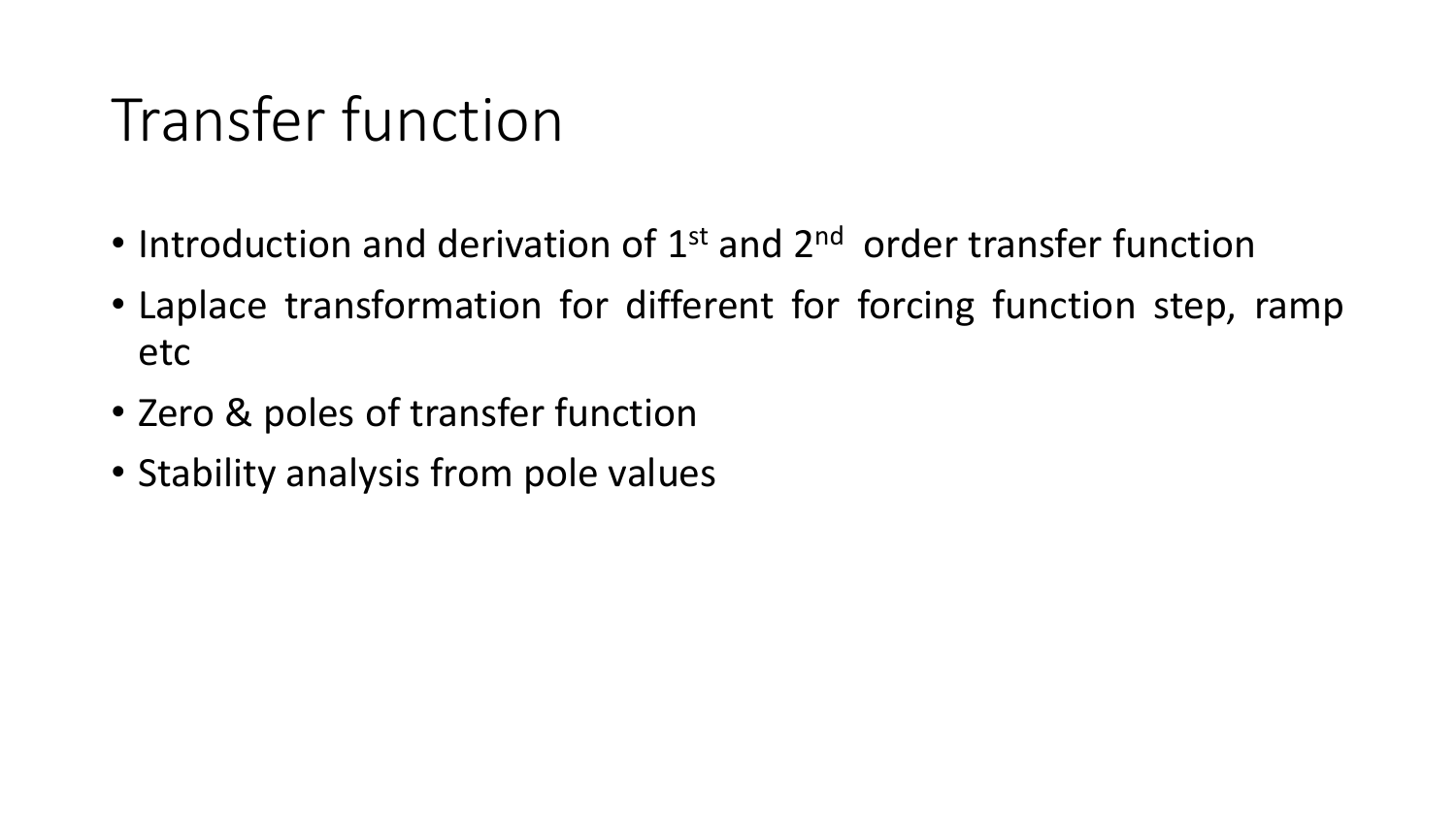• Dynamics of 1<sup>st</sup> order lag system for unit step change

$$
G(s) = \frac{\overline{y}(s)}{\overline{f}(s)} = \frac{K_p}{\tau_p s + 1}
$$

$$
y(t) = K_p (1 - e^{-t/\tau_p})
$$

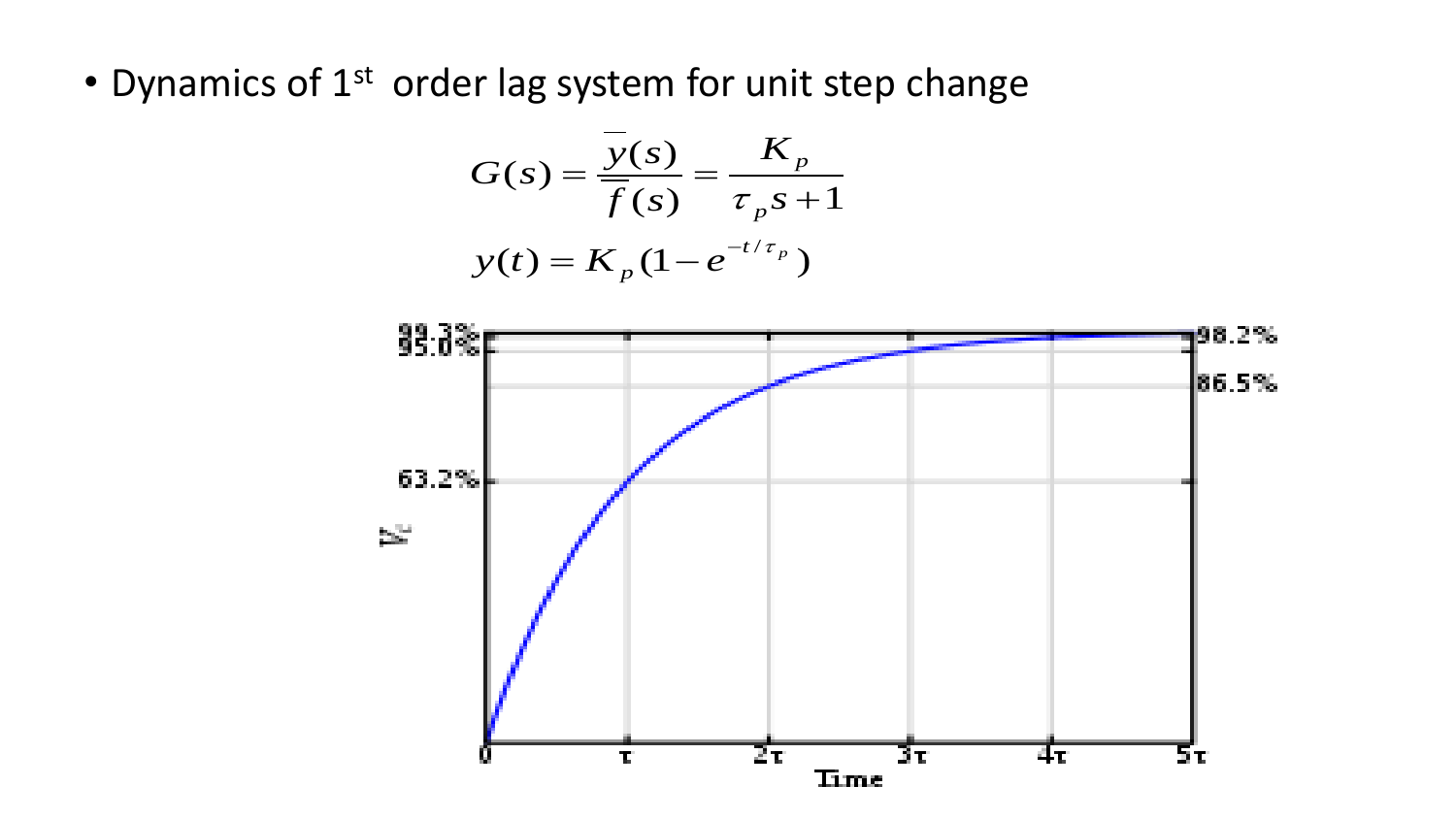- Dynamics of 2<sup>nd</sup> order system
- Interacting and non interacting tanks in series

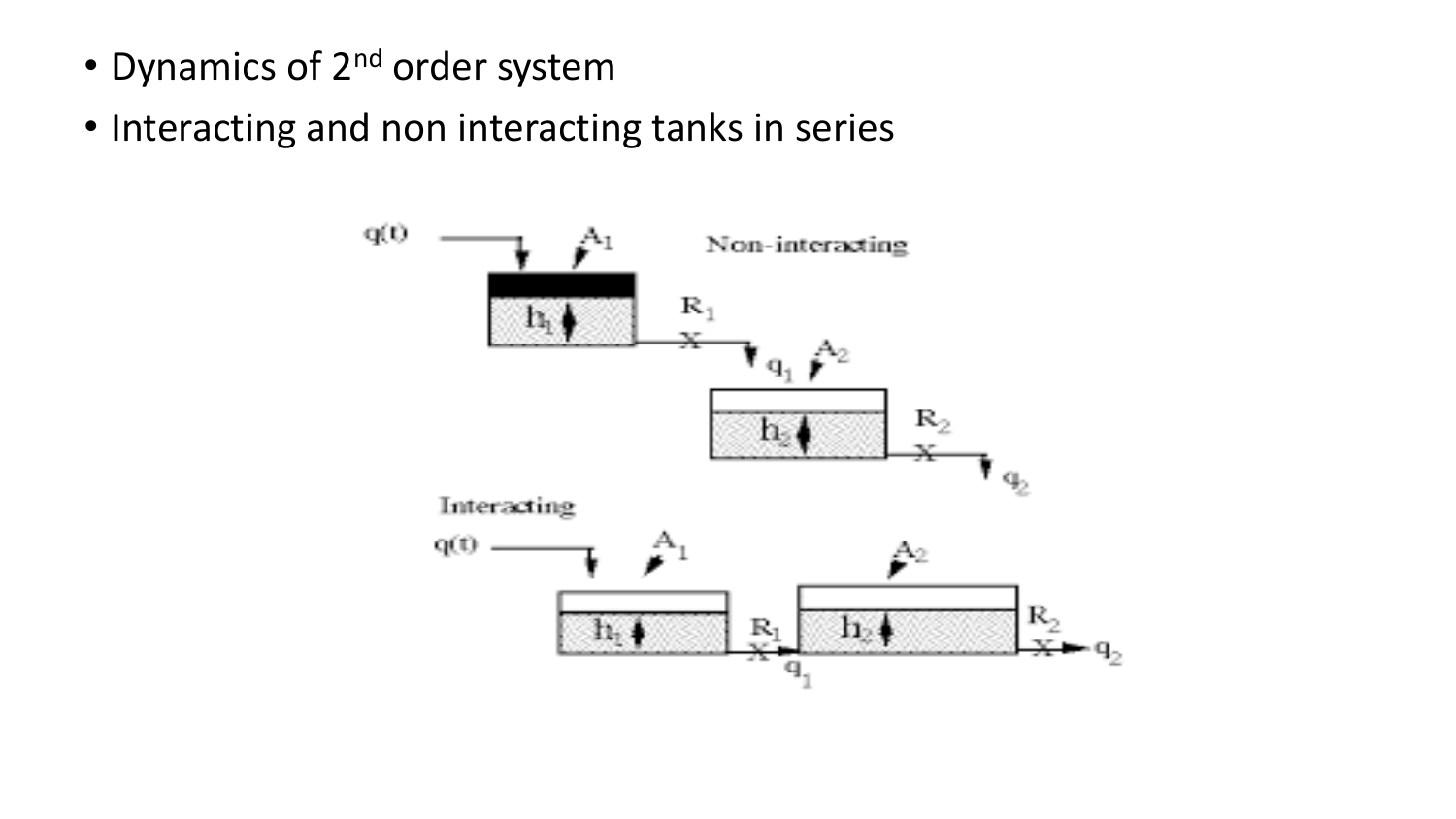- Dynamics of 2<sup>nd</sup> order system
- ζ <1 under damp system
- $\cdot$  ζ =1 critically damp system
- ζ >1 over damp system

$$
G(s) = \frac{y(s)}{\overline{f}(s)} = \frac{K_p}{\tau^2 s^2 + 2\tau \zeta s + 1}
$$
  

$$
\zeta = damping \underline{\hspace{2cm}} \underline{\hspace{2cm}} \underline{\hspace{2cm}} \underline{\hspace{2cm}} \underline{\hspace{2cm}} \underline{\hspace{2cm}} \underline{\hspace{2cm}} \underline{\hspace{2cm}} \underline{\hspace{2cm}} \underline{\hspace{2cm}} \underline{\hspace{2cm}} \underline{\hspace{2cm}} \underline{\hspace{2cm}} \underline{\hspace{2cm}} \underline{\hspace{2cm}} \underline{\hspace{2cm}} \underline{\hspace{2cm}} \underline{\hspace{2cm}} \underline{\hspace{2cm}} \underline{\hspace{2cm}} \underline{\hspace{2cm}} \underline{\hspace{2cm}} \underline{\hspace{2cm}} \underline{\hspace{2cm}} \underline{\hspace{2cm}} \underline{\hspace{2cm}} \underline{\hspace{2cm}} \underline{\hspace{2cm}} \underline{\hspace{2cm}} \underline{\hspace{2cm}} \underline{\hspace{2cm}} \underline{\hspace{2cm}} \underline{\hspace{2cm}} \underline{\hspace{2cm}} \underline{\hspace{2cm}} \underline{\hspace{2cm}} \underline{\hspace{2cm}} \underline{\hspace{2cm}} \underline{\hspace{2cm}} \underline{\hspace{2cm}} \underline{\hspace{2cm}} \underline{\hspace{2cm}} \underline{\hspace{2cm}} \underline{\hspace{2cm}} \underline{\hspace{2cm}} \underline{\hspace{2cm}} \underline{\hspace{2cm}} \underline{\hspace{2cm}} \underline{\hspace{2cm}} \underline{\hspace{2cm}} \underline{\hspace{2cm}} \underline{\hspace{2cm}} \underline{\hspace{2cm}} \underline{\hspace{2cm}} \underline{\hspace{2cm}} \underline{\hspace{2cm}} \underline{\hspace{2cm}} \underline{\hspace{2cm}} \underline{\hspace{2cm}} \underline{\hspace{2cm}} \underline{\hspace{2cm}} \underline{\hspace{2cm}} \underline{\hspace{2cm}} \underline{\hspace{2cm}} \underline{\hspace{2cm}} \underline{\hspace{2cm}} \underline{\hspace{2cm}} \underline{\hspace{2cm}} \underline{\hspace{2cm}} \underline{\hspace{2cm}} \underline{\hspace{2cm}} \underline{\hspace{2cm}} \underline{\hspace{2cm}} \underline{\hspace{2cm}} \underline{\hspace{2cm}} \underline{\hspace{2cm}} \underline{\hspace{2cm}} \underline{\hspace{2cm
$$

• Characteristics of an under damped system

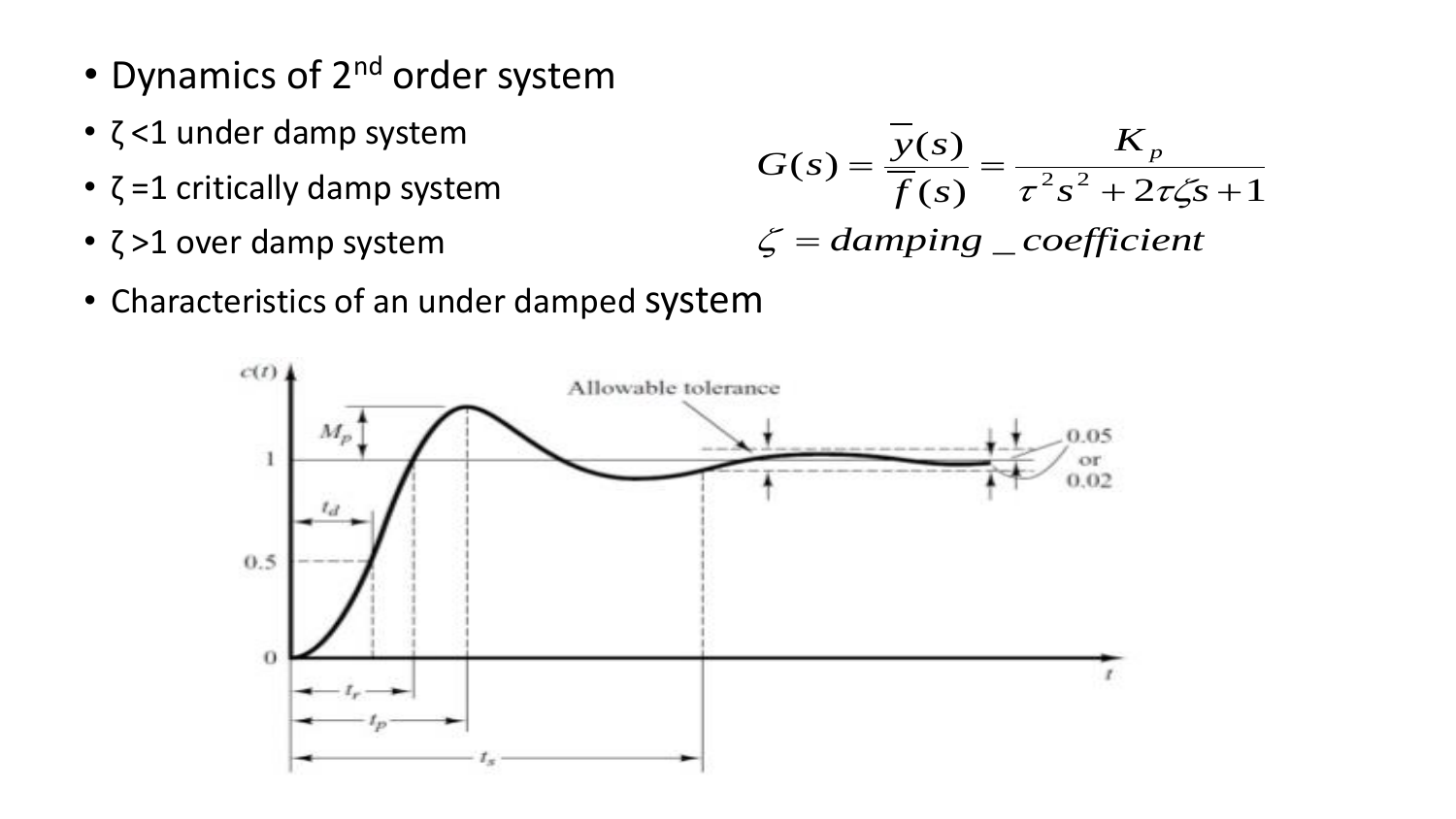#### Block diagram for feedback control system

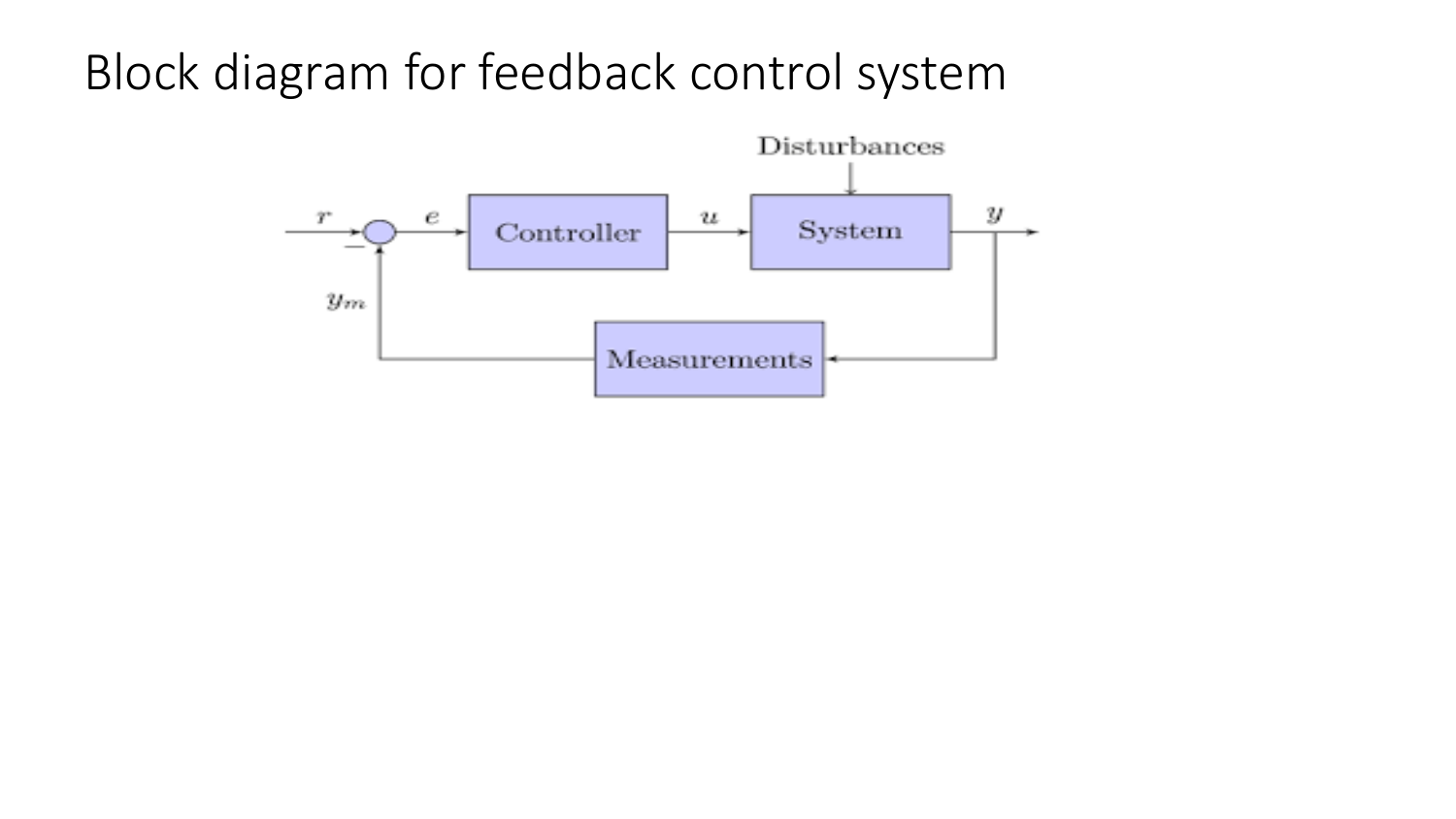- Introduction servo problem and regulator problem
- offset, overall gain
- Effect of feedback control action on  $1<sup>st</sup>$  order lag and pure capacitive systems
- Effect of setpoint change and controller action on output.

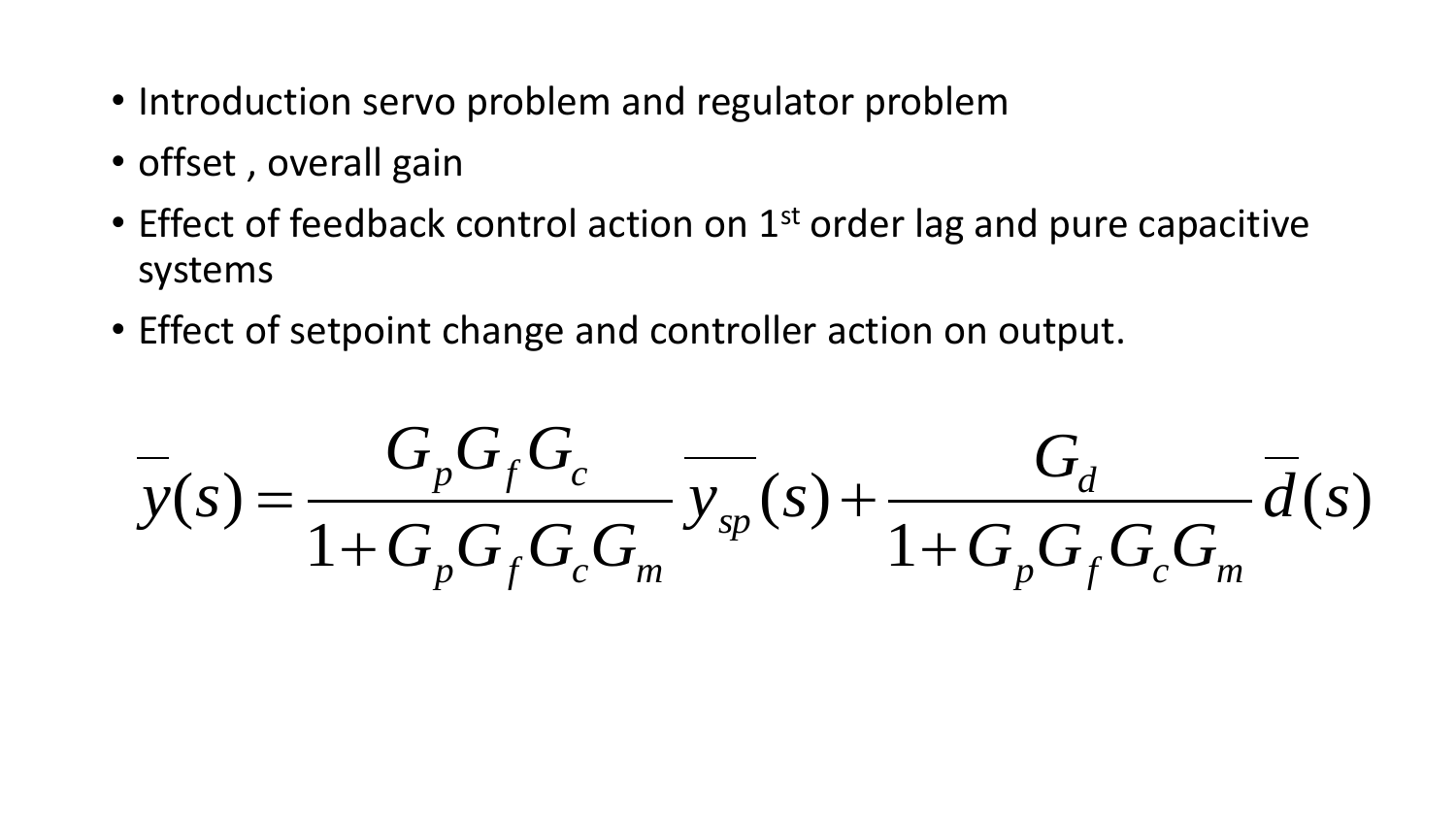### Stability analysis

- Introduction to Routh-Hurwitz stability
- Introduction to time integral performance criteria
- Simple performance criteria
- Cohen Coon model
- Frequency response analysis and Bode stability criterion.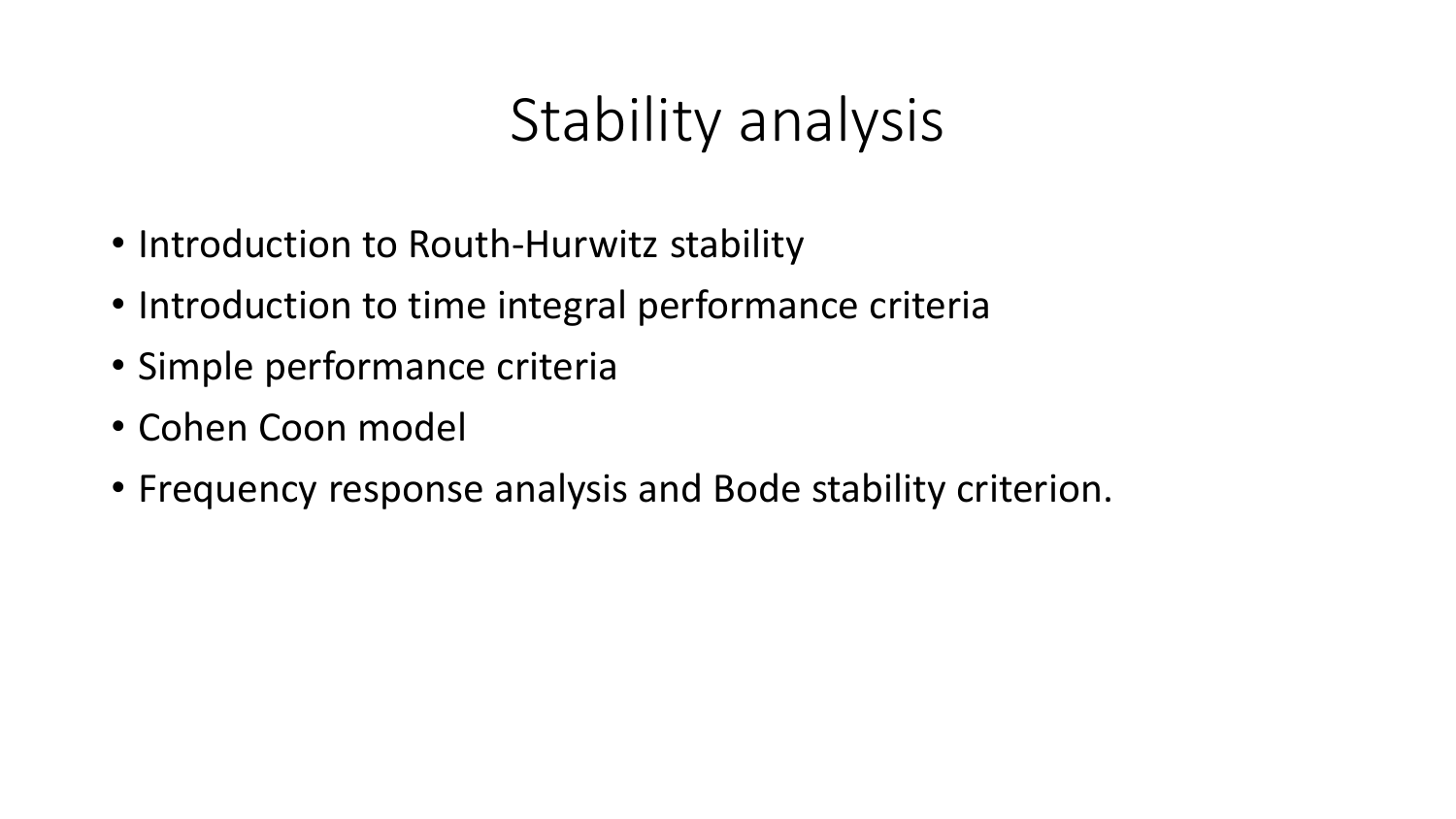# **Routh-Hurwitz Stability Criterion**

The characteristic equation of the nth order continuous system can be write as:

$$
a_n s^n + a_{n-1} s^{n-1} + \cdots + a_1 s + a_0 = 0
$$

The stability criterion is applied using a Routh table which is defined as;

$$
\begin{bmatrix}\na_{n} & a_{n-2} & a_{n-4} & \cdots \\
a_{n-1} & a_{n-3} & a_{n-5} & \cdots \\
b_1 & b_2 & b_3 & \cdots \\
c_1 & c_2 & c_3 & \cdots \\
\vdots & \vdots & \vdots & \ddots\n\end{bmatrix}
$$

 $a_0$ re coefficients of the characteristic equation. Where  $a_n$ ,  $a_n$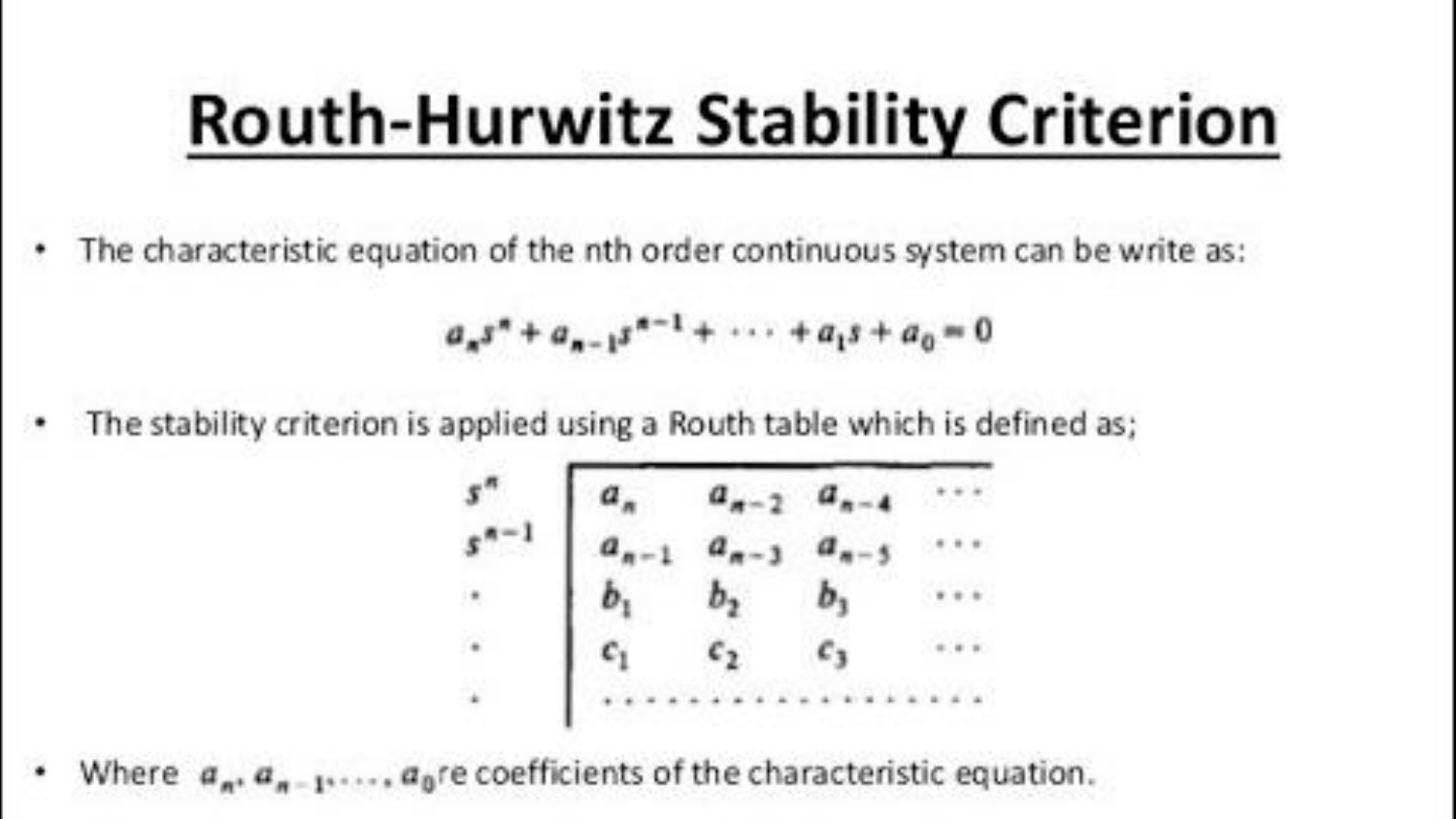#### Routh-Hurwitz Criterion

$$
s^{n}
$$
\n
$$
s^{n-1}
$$
\n
$$
s^{n-2}
$$
\n
$$
s^{n-3}
$$
\n
$$
s^{n-2}
$$
\n
$$
s^{n-3}
$$
\n
$$
s^{n-4}
$$
\n
$$
s^{n-5}
$$
\n
$$
s^{n-7}
$$
\n
$$
s^{n-2}
$$
\n
$$
s^{n-3}
$$
\n
$$
s^{n-2}
$$
\n
$$
s^{n-3}
$$
\n
$$
s^{n-2}
$$
\n
$$
s^{n-1}
$$
\n
$$
s^{n-2}
$$
\n
$$
s^{n-3}
$$
\n
$$
s^{n-2}
$$
\n
$$
s^{n-1}
$$
\n
$$
s^{n-2}
$$
\n
$$
s^{n-3}
$$
\n
$$
s^{n-2}
$$
\n
$$
s^{n-3}
$$
\n
$$
s^{n-4}
$$
\n
$$
s^{n-5}
$$
\n
$$
s^{n-6}
$$
\n
$$
s^{n-7}
$$
\n
$$
s^{n-2}
$$
\n
$$
s^{n-3}
$$
\n
$$
s^{n-2}
$$
\n
$$
s^{n-3}
$$
\n
$$
s^{n-4}
$$
\n
$$
s^{n-5}
$$
\n
$$
s^{n-6}
$$
\n
$$
s^{n-7}
$$
\n
$$
s^{n-8}
$$
\n
$$
s^{n-1}
$$
\n
$$
s^{n-1}
$$
\n
$$
s^{n-2}
$$
\n
$$
s^{n-3}
$$
\n
$$
s^{n-2}
$$
\n
$$
s^{n-1}
$$
\n
$$
s^{n-2}
$$
\n
$$
s^{n-1}
$$
\n
$$
s^{n-2}
$$
\n
$$
s^{n-1}
$$
\n
$$
s^{n-2}
$$
\n
$$
s^{n-1}
$$
\n
$$
s^{n-1}
$$
\n
$$
s^{n-2}
$$
\n
$$
s^{n-1}
$$
\n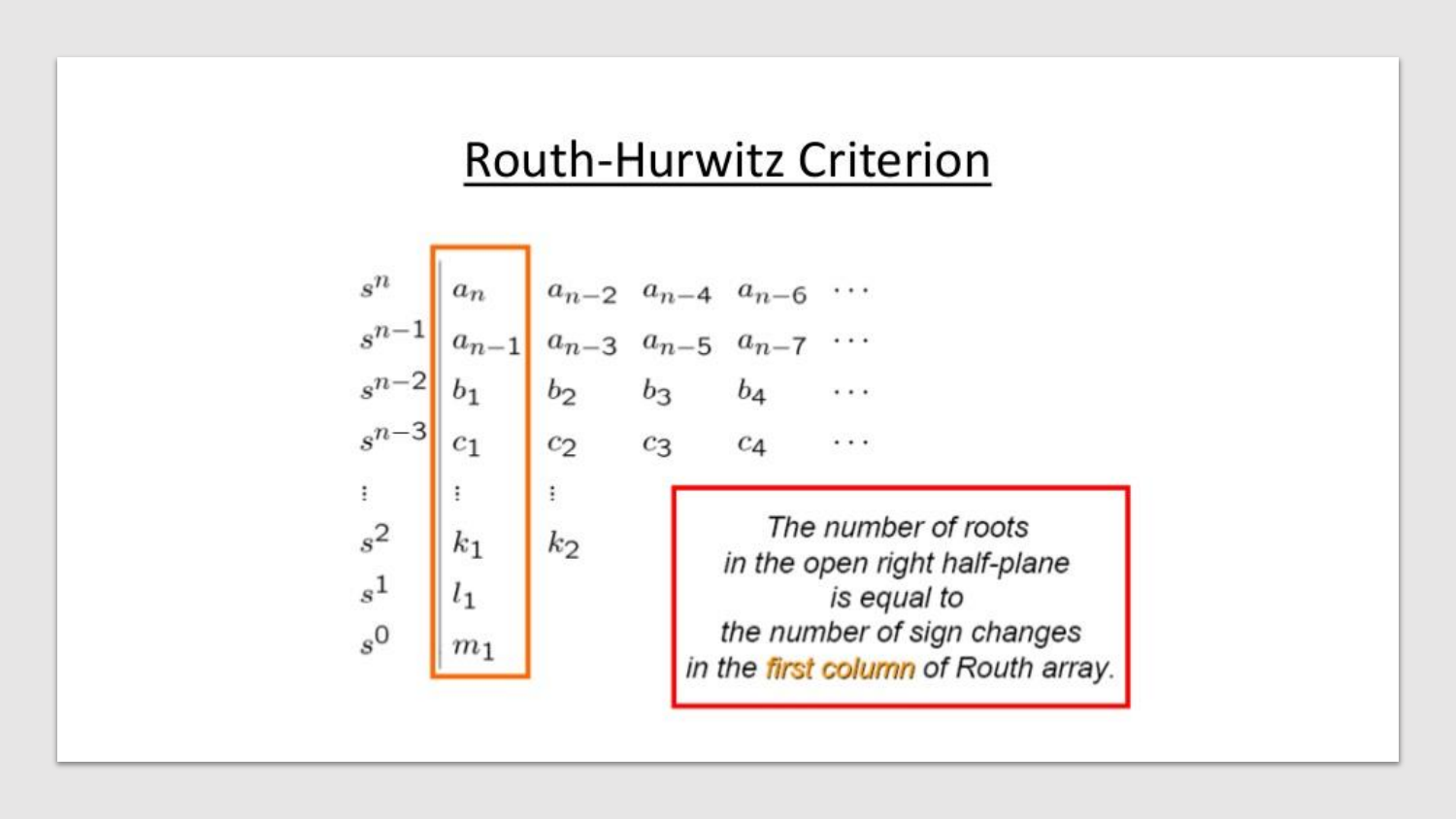### Routh-Hurwitz stability criteria

- If any of the elements of  $1<sup>st</sup>$  column is negative, at least one root to be right of imaginary axis and the system is unstable.
- The number of sign changes in the elements of the first column is equal to the number of roots to the right of the imaginary axis.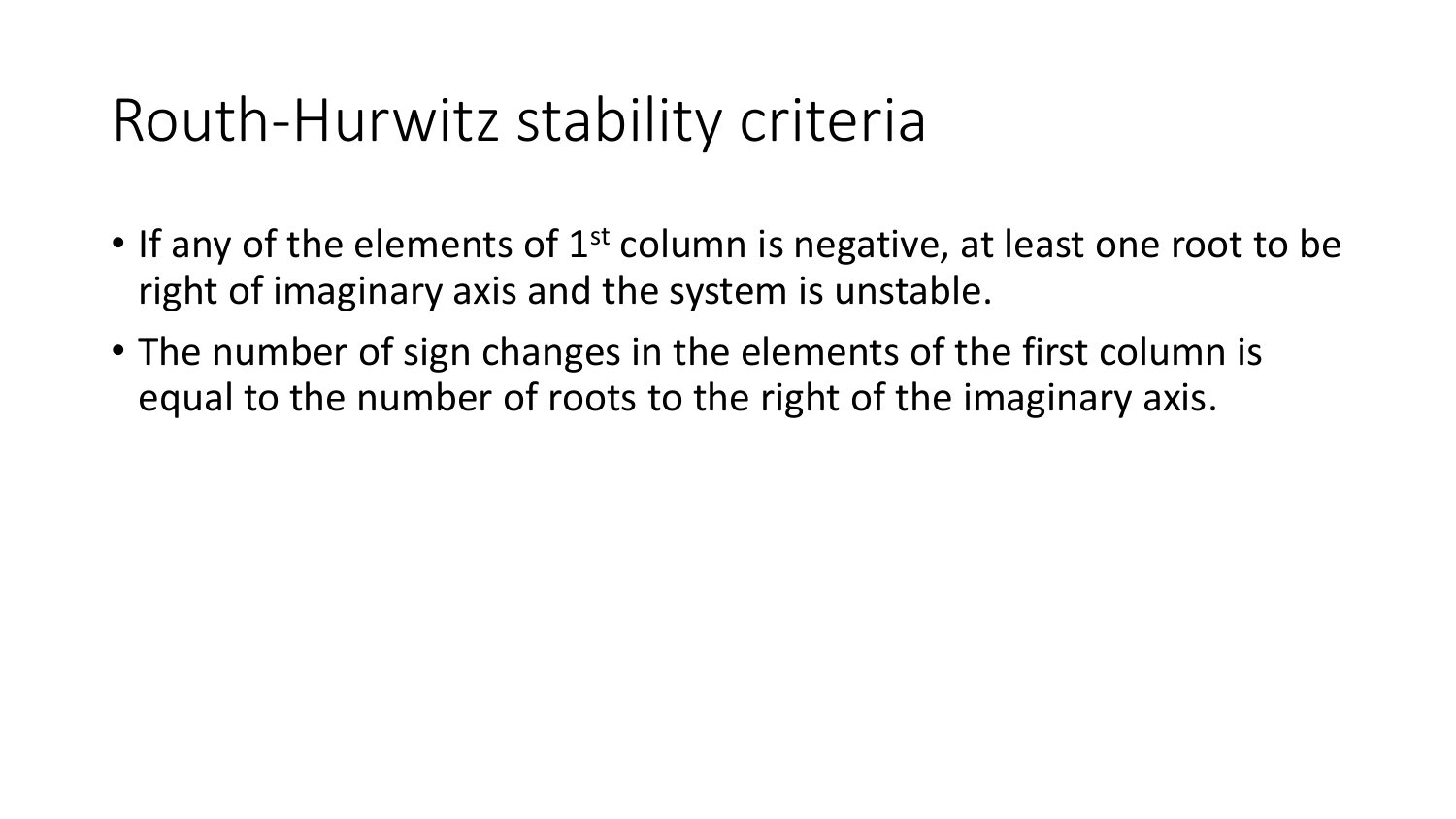Cohen coon model

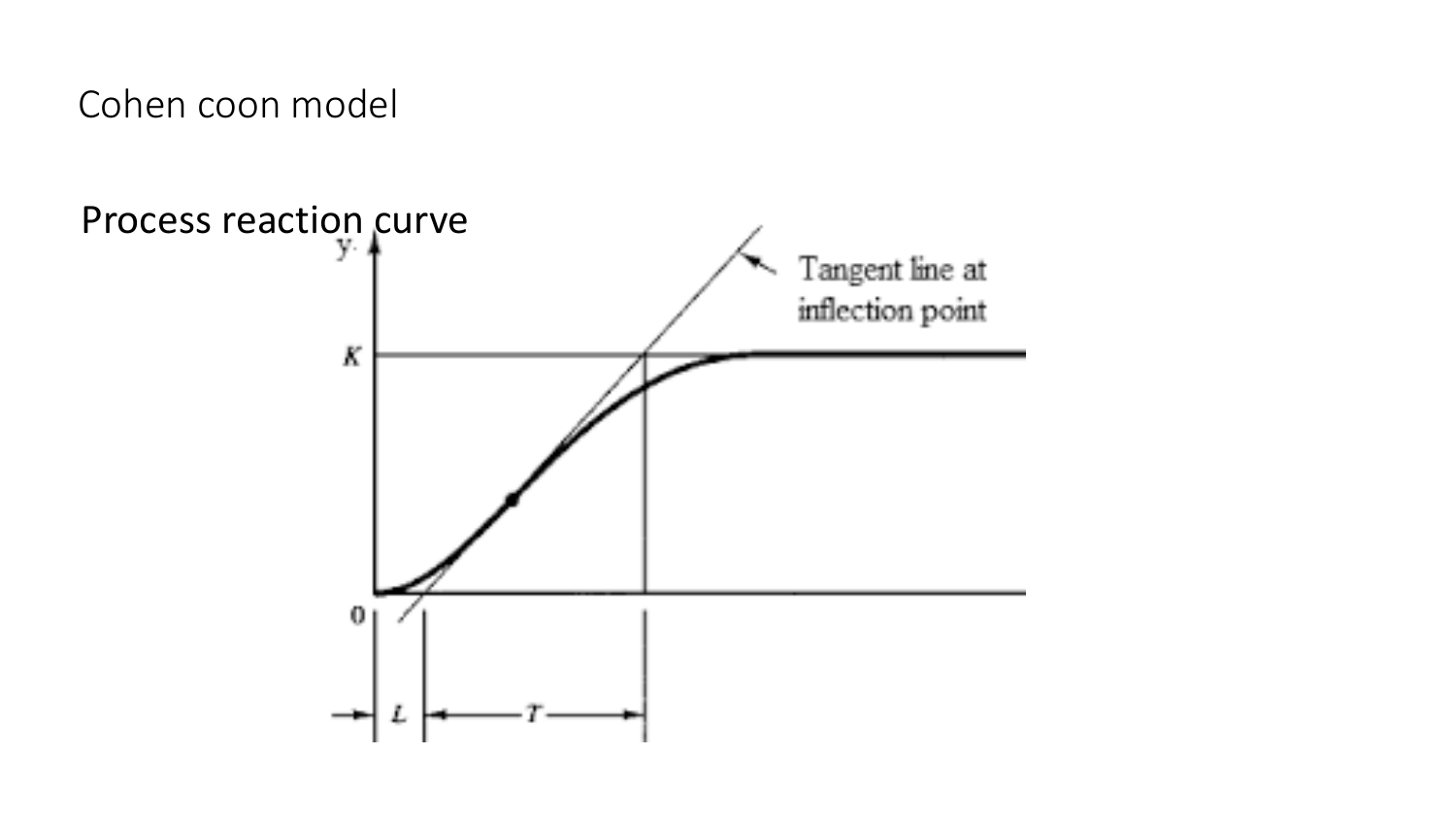## Cohen coon model

• Design of P, PI and PID controller

|            | $K_c$                                                          | $\tau_I$                                         | $\tau_D$                        |
|------------|----------------------------------------------------------------|--------------------------------------------------|---------------------------------|
| P          | $\frac{1}{K}\frac{\tau}{t_d}\left(1+\frac{t_d}{3\tau}\right)$  | التقطية ا                                        | 2                               |
| PI         | $rac{1}{K}\frac{\tau}{t_d}\left(0.9+\frac{t_d}{12\tau}\right)$ | $t_{d}\frac{30+3\,t_{d}/\tau}{9+20\,t_{d}/\tau}$ | 振楽                              |
| PID<br>923 | $rac{1}{K} \frac{\tau}{t_d} \left(\frac{4}{3}\right)$<br>$t_d$ | $t_{d}\frac{32+6\,t_{d}/\tau}{13+8\,t_{d}/\tau}$ | $t_d$ $\frac{11 + 2 t_d}{\tau}$ |